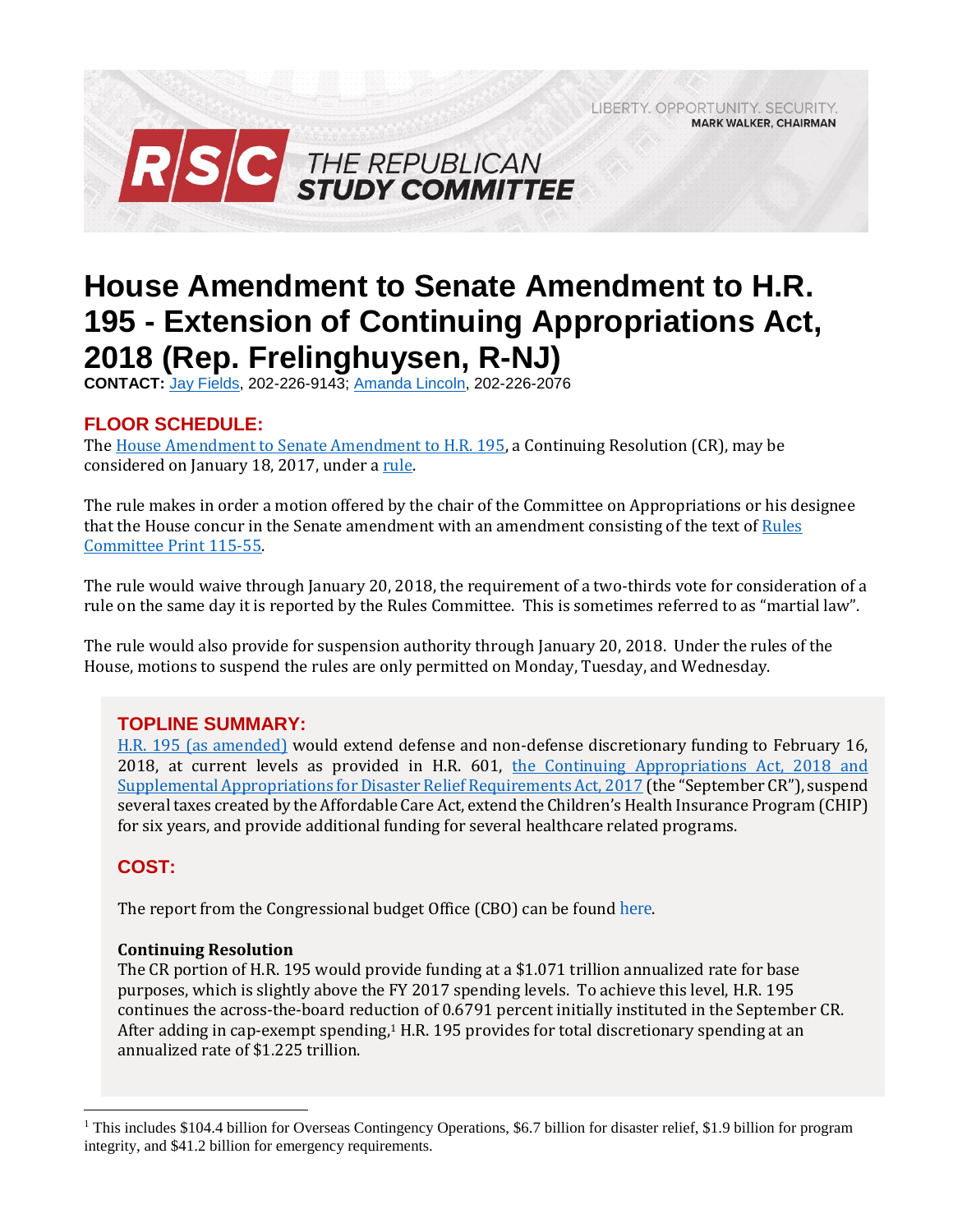H.R. 195 continues base funding levels above the Budget Control Act (BCA) caps: \$2.43 billion over for defense and \$3.72 billion over for non-defense. For FY 2018, the BCA caps limit base defense spending to \$549.06 billion and non-defense spending to \$515.75 billion.

Under the Budget Control Act, spending levels that exceed the BCA caps normally would result in a sequestration order from the Office of Management and Budget (OMB) 15 days after the adjournment of the First Session of the 115th Congress. The order would be enforced through across-the-board cuts to non-exempt programs to offset the breach in each category. However, the [Continuing Resolution](https://gallery.mailchimp.com/d4254037a343b683d142111e0/files/a56b88ed-0bc9-41df-befa-47f620eb0091/LB_Continuing_Resolution_Dec_22_FINAL.01.pdf) passed by the House on December 21, 2018 contained a provision delaying any potential enforcement of the discretionary spending caps via a sequestration order until 15 days after January 19, 2018. H.R. 195, by virtue changing the expiration date of government funding, changes the date from which the 15 day period for enforcement of the BCA caps starts to February 16, 2018.

| <b>CR Base Discretionary Funding Levels (in millions of dollars)</b> |                     |                         |                   |
|----------------------------------------------------------------------|---------------------|-------------------------|-------------------|
|                                                                      | <b>Base Defense</b> | <b>Base Non-Defense</b> | <b>Total Base</b> |
| <b>H.R. 195</b>                                                      | 551,489             | 519,469                 | 1,070,958         |
| <b>FY 2018 Caps</b>                                                  | 549,057             | 515,749                 | 1,064,806         |
|                                                                      |                     |                         |                   |
| <b>H.R 195</b><br><b>vs. FY 2018 Caps</b>                            | $+2,432$            | $+3,719$                | $+6,151$          |

## **HEALTHY KIDS Act**

Division C of H.R. 195 would increase direct spending outlays by \$8.203 billion, and increase revenues by \$8.204 billion for a net deficit savings of approximately \$1 million. Of the \$8.203 billion in outlays, \$7.223 billion is attributable to provisions related to the Children's Health Insurance Program, and the remainder (\$980 million) is money allocated to the Medicaid Improvement Fund instead of using those savings for deficit reduction, which may concern some conservatives.

#### **Obamacare Taxes Suspensions**

Division D of H.R. 195, containing several Obamacare tax suspensions, would decrease direct spending outlays by \$1.937 billion, and decrease revenues by \$33.191 billion for net deficit increase of \$31.254 billion.

Together, Divisions C and D of H.R. 195 would produce a net increase in the deficit of \$31.252 billion.

#### **Budgetary Waivers:**

Division E of the bill contains a number of provisions waiving the budgetary impacts of Division C (CHIP extension) and Division D (Obamacare tax suspensions).

Division E would waive the requirement that the budgetary impact of Divisions C and D be added to the annual [statutory PAYGO scorecard](https://www.pgpf.org/budget-basics/understanding-complex-budget-terms-and-processes-and-why-they-matter/what-is-paygo) maintained by OMB. By doing so, any deficit impact would not be offset by across the board spending cuts to non-exempt programs through the sequestration process.

The Senate PAYGO rule establishes a point of order -- requiring 60 votes to overcome -- against tax and mandatory spending legislation that would increase or produce the deficit over a 6 or 11-year period.

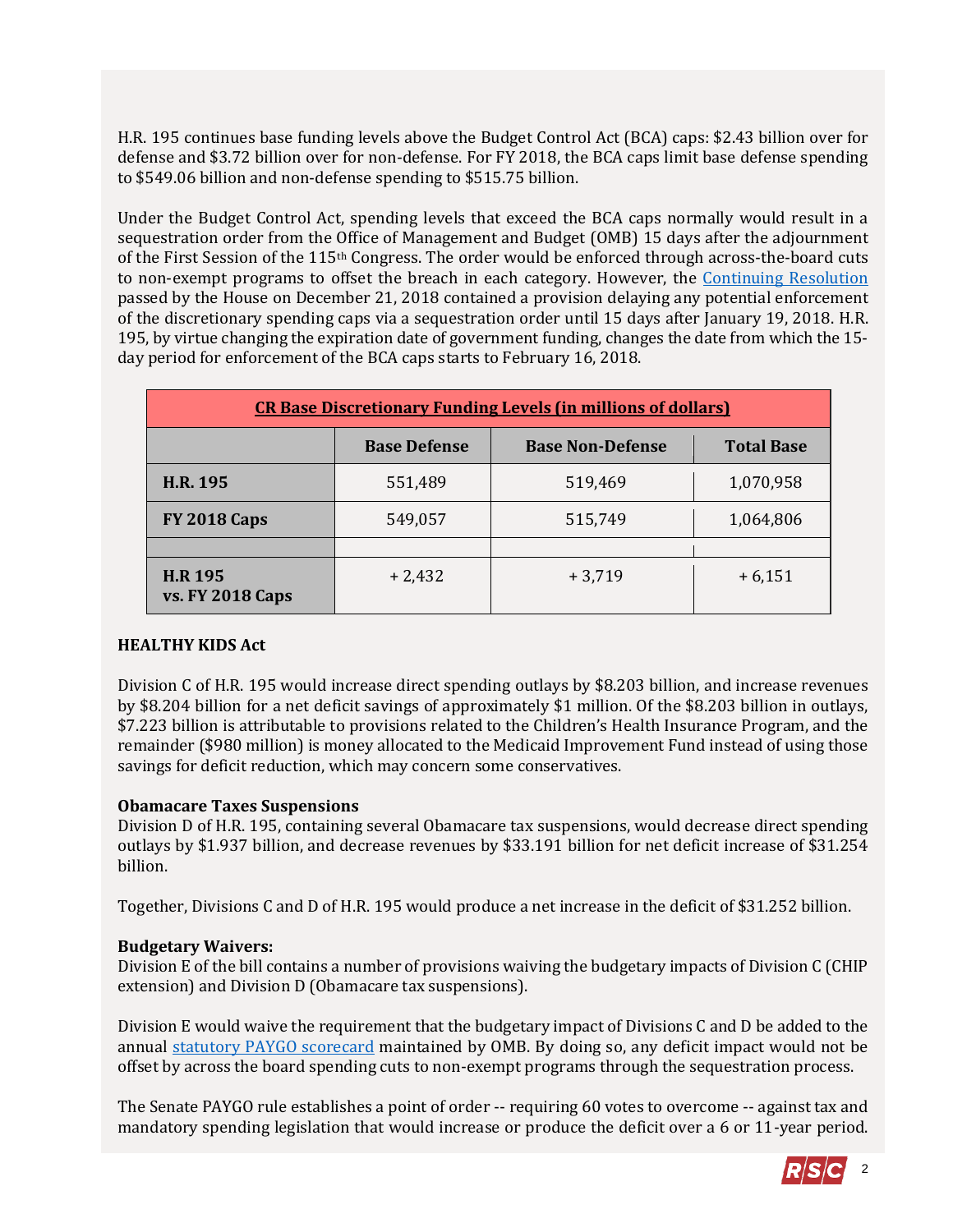The [FY2018 budget resolution](https://gallery.mailchimp.com/d4254037a343b683d142111e0/files/b3aad671-ec16-46b9-b098-4f2bf60797e6/RSC_Legislative_Bulletin_Senate_Amendment_to_H_Con_Res_71_October_26_2017.03.pdf) restates the 6 and 11-year tests and adds new current year and budget year tests. Division E would waive any budgetary impact of Divisions C and D from these scorecards.

Division E would also would exempt any budgetary impact of Divisions C and D for purposes of the BCA's discretionary sequestration.

## **CONSERVATIVE CONCERNS:**

Some conservatives may be concerned that passing a short-term CR that includes funding for defense programs at current levels instead of full-year defense funding and a short term non-defense continuing resolution.

Many conservatives oppose continuing resolutions that apply to defense spending arguing that they negatively impact military training, readiness, equipment, and personnel.

Conservatives may be concerned that the bill extends the discretionary appropriations originally provided by [H.R.244, the Consolidated Appropriations Act 2017 \("](http://rsc.walker.house.gov/files/2017LB/RSC_Legislative_Bulletin_HR_244_FY_2017_Omnibus_May_3_2017.pdf)[FY 2017 Omnibus](http://rsc.walker.house.gov/files/2017LB/RSC_Legislative_Bulletin_HR_244_FY_2017_Omnibus_May_3_2017.pdf)") that was passed with [primarily Democratic support.](http://clerk.house.gov/evs/2017/roll249.xml) For conservative concerns of the FY 2017 Omnibus, the RSC Legislative Bulletin is availabl[e here.](https://gallery.mailchimp.com/d4254037a343b683d142111e0/files/86067b86-49d6-4a66-bc77-1f24be4448e0/RSC_Legislative_Bulletin_HR_601_Hurricane_Supplemental_Debt_Limit_CR_September_8_2017.pdf)

Some conservatives oppose continuing resolutions arguing that they perpetuate an inability of Congress to wield its power of the purse and properly carry out the annual appropriations process to prioritize funding decisions based on the will of the voters that elected them. H.R. 195 would be the fourth CR passed by Congress since the FY 2017 Omnibus.

Some conservatives may be concerned that passing a string of continuing resolutions under the threat of a government shutdown gives Democrats leverage on each occasion to extract concessions on liberal policy items.

Some conservatives may be concerned that H.R. 195 would continue to appropriate discretionary funding in excess of the FY 2018 BCA spending caps despite being nearly four months into the 2018 fiscal year.

Some conservatives may be concerned that the bill contains a number of provisions waiving the budgetary impacts of Divisions C and D of the bill for purposes of Statutory PAYGO, the Senate PAYGO rule, and the BCA's discretionary sequestration mechanism.

Some conservatives may be concerned that one of the bill's spending anomalies – provisions that enumerate exceptions to the duration, amount, or purposes for which those funds may be used for certain appropriations accounts or activities – would allow the Department of Defense to use previously appropriated emergency missile defense funds for intelligence activities not specifically enumerated in that appropriation.

Some conservatives may be concerned that the bill would reauthorize CHIP for six years while only gradually phasing out the Obamacare match-rate increase and would extend an Obamacare requirement that states must maintain income eligibility for children enrolled in Medicaid or CHIP.

Some conservatives may be concerned the bill would deposit \$980 million in the Medicaid Improvement Fund which would allow the HHS Secretary to use these funds beginning in FY 2023. Congress has historically used the Medicaid Improvement Fund as a "parking spot" to bank savings to offset future spending.

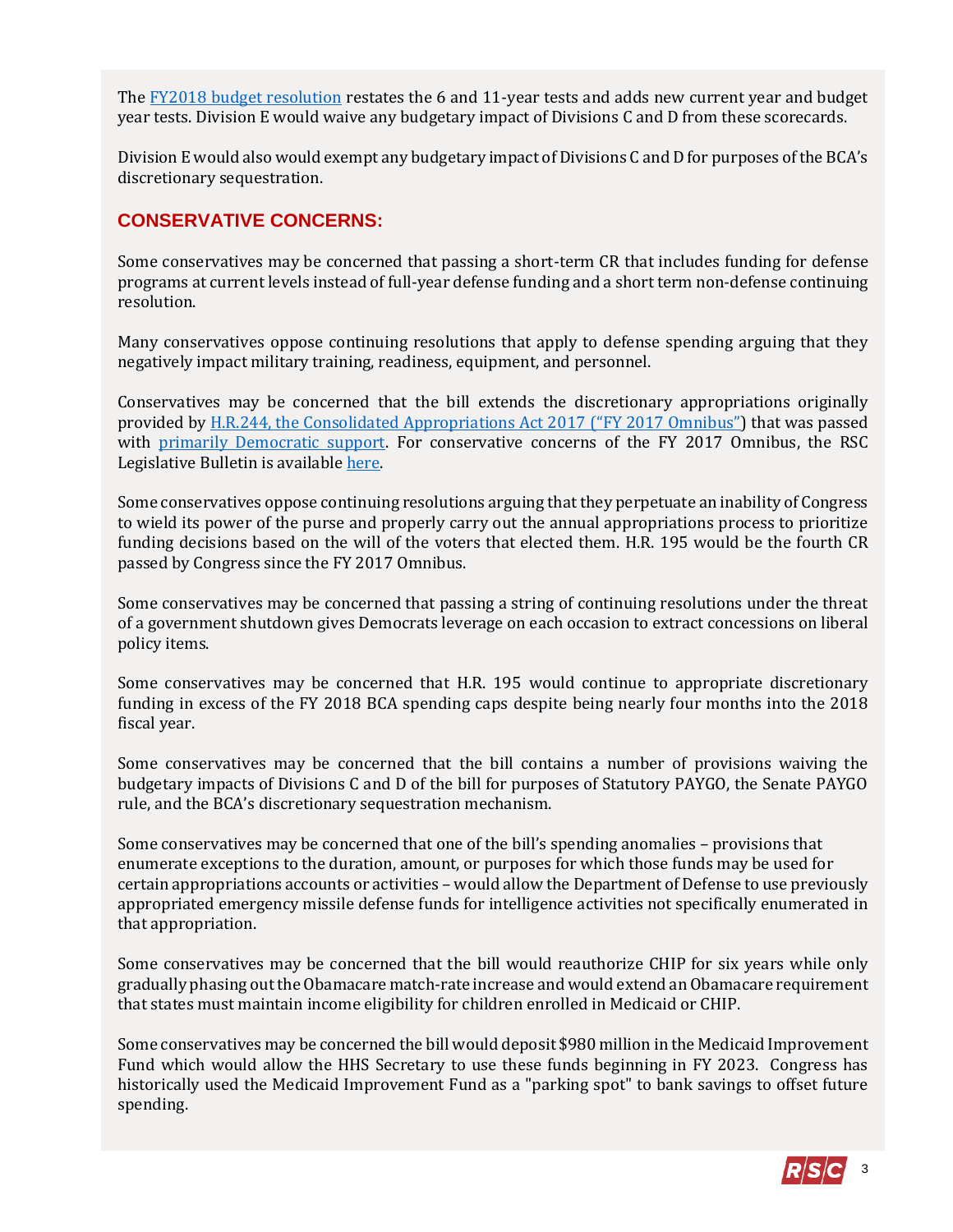- **Expand the Size and Scope of the Federal Government?** Yes. The bill would eliminate application of a restriction on the use of previously appropriated funds for intelligence activities. The bill would also increase the amount of funding for certain healthcare related programs.
- **Encroach into State or Local Authority?** Some conservatives may believe that many of the programs and activities funded by this bill would be more appropriately handled by state and local governments, or the private sector.
- **Delegate Any Legislative Authority to the Executive Branch?** Some conservatives believe that continuing resolutions delegate authority regarding spending to the Executive Branch.
- **Contain Earmarks/Limited Tax Benefits/Limited Tariff Benefits?** No.

## **DETAILED SUMMARY AND ANALYSIS:**

## **DIVISION B<sup>2</sup>**

## **Extension of Continuing Appropriations**

Division B would extend discretionary appropriations for defense and non-defense programs through February 16, 2018. It would do so by extending the expiration date of the **September CR**, which provided continuing discretionary appropriations through December 8, 2017, and was subsequently extended by [H.J.Res. 123, the Continuing Appropriations Act](https://gallery.mailchimp.com/d4254037a343b683d142111e0/files/7b9c40c5-76fb-4cc5-abbc-ad8e9f1f5b16/LB_HJRes_123_Dec_8_CR_FINAL.pdf) through December 22, 2017, and then by [H.R. 1370, Further](https://gallery.mailchimp.com/d4254037a343b683d142111e0/files/a56b88ed-0bc9-41df-befa-47f620eb0091/LB_Continuing_Resolution_Dec_22_FINAL.01.pdf)  [Continuing Resolution](https://gallery.mailchimp.com/d4254037a343b683d142111e0/files/a56b88ed-0bc9-41df-befa-47f620eb0091/LB_Continuing_Resolution_Dec_22_FINAL.01.pdf) through January 19, 2018.

Division B would extend the National Flood Insurance Program through February 16, 2018 by virtue of extending the September CR.

For background, the September CR, which [passed the House 316-90 with primarily Democratic support](http://clerk.house.gov/evs/2017/roll480.xml) on September 8, 2017, provided funding through December 8, 2017 by extending appropriations, funds, and other authority made available by [the FY 2017 Omnibus.](http://rsc.walker.house.gov/files/2017LB/RSC_Legislative_Bulletin_HR_244_FY_2017_Omnibus_May_3_2017.pdf) The FY 2017 Omnibus [passed the House 309-118](http://clerk.house.gov/evs/2017/roll249.xml)  [on May 3, 2017, again with primarily Democratic support.](http://clerk.house.gov/evs/2017/roll249.xml) A more complete history of the FY 2017 appropriations process can be found in the [RSC's Legislative Look Ahead –](https://gallery.mailchimp.com/d4254037a343b683d142111e0/files/d098b80e-7b7f-4753-9bdd-2fc68ea93c90/RSC_Legislative_Look_Ahead_FY_2017_Appropriations_April_25_2017.pdf) FY 2017 Appropriations.

## **Anomalies**

 $\overline{a}$ 

Division B contains a number of anomalies – provisions that enumerate exceptions to the duration, amount, or purposes for which those funds may be used for certain appropriations accounts or activities.

Under [existing law,](http://uscode.house.gov/view.xhtml?req=(title:50%20section:3094%20edition:prelim)%20OR%20(granuleid:USC-prelim-title50-section3094)&f=treesort&edition=prelim&num=0&jumpTo=true#substructure-location_a_1) appropriated funds cannot be used for an intelligence activity unless Congress specifically authorizes funding to be used for the activity. H.R. 195 would lift this restriction with respect to \$4.68 billion appropriated under the December CR and designated therein for missile defense purposes and naval ship repairs.

The bill would allow funds to be obligated at a rate necessary to ensure that a Department of Agriculture program designed to develop and test methods of providing access to food for children in urban and rural areas during the summer months can be fully operational by May 2018.

The bill would allow funds to be obligated at a rate necessary to maintain the planned launch capability schedules for the Space Launch System launch vehicle, Exploration Ground Systems, and Orion Multi-Purpose Crew Vehicle programs.

<sup>&</sup>lt;sup>2</sup> The legislative language that would appear prior to the proposed Division B in a final enrolled bill consists of text of  $H.R.$ [195, the Federal Register Printing Savings Act of 2017,](http://rsc.walker.house.gov/files/2017LB/RSC_Legislative_Bulletin_Suspensions_May_17_2017.01.pdf#page=10) as passed by the House and the Senate. This legislative language is *not* a matter of disagreement between the House and Senate, and is not modified by the House Amendment to the Senate Amendment.

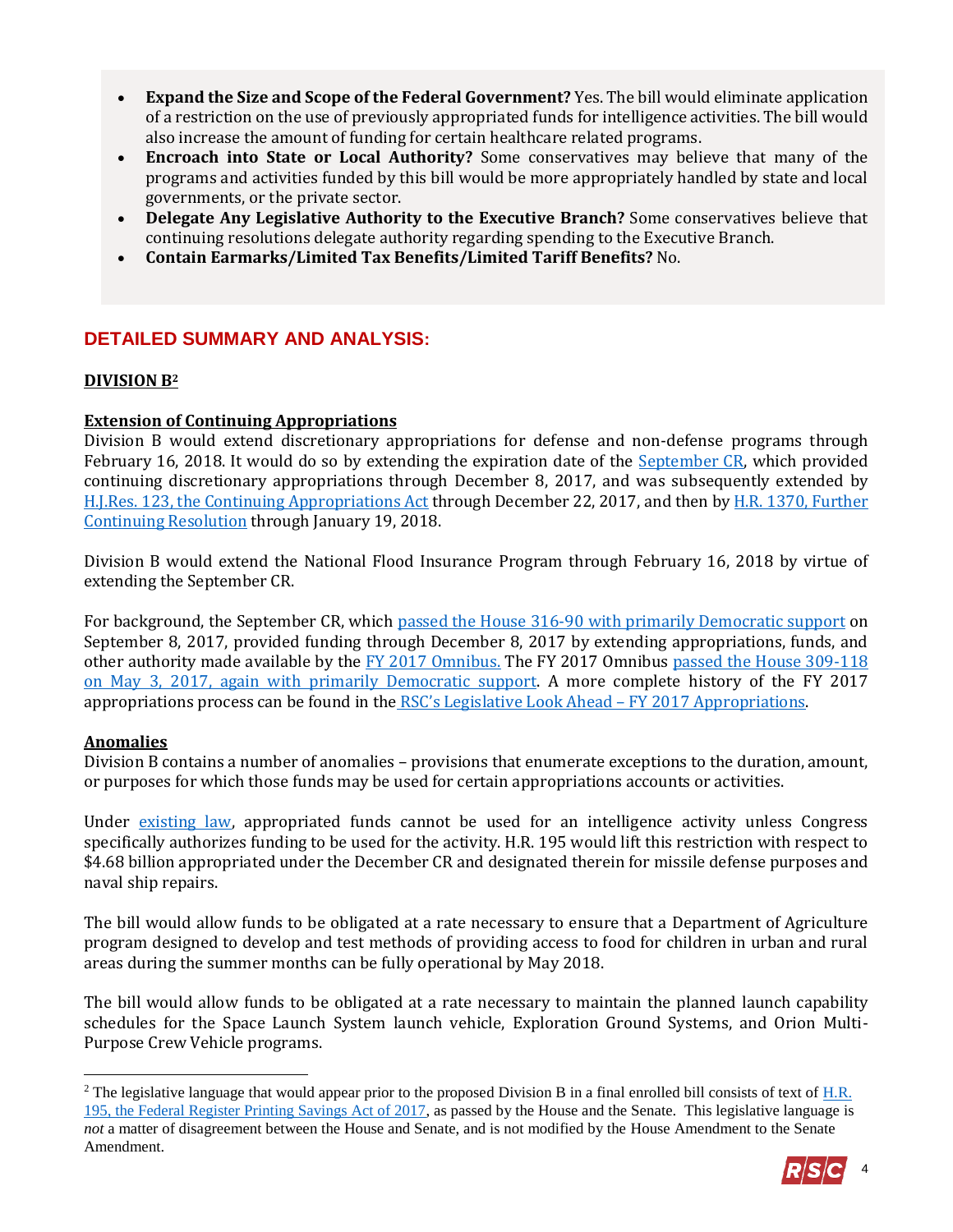The bill would allow funds to be obligated at a rate necessary to sustain staffing levels achieved on June 30, 2017 within the Department of Energy's Energy Programs Inspector General Office.

The bill would allow funds to be obligated at a rate necessary to accommodate increased demand for small businesses loans. Some conservatives may feel that subsidizing private businesses in the form of loans is an inappropriate use of federal taxpayer money and interferes with free markets.

The bill would allow the Department of Housing and Urban Development to adjust its funding allocations related to administration of the Section 8 housing voucher program to public housing agencies in areas receiving a presidential disaster declaration in 2017 and 2018. Some conservatives may feel that the Section 8 housing program is a wasteful use of taxpayer money that does a poor job of helping beneficiaries improve their education or earnings.

## **DIVISION C**

Division C would extend funding for the Children's Health Insurance Program (CHIP) through FY 2023 and gradually eliminate the temporary 23 percent increase to the federal CHIP matching rate provided under Obamacare. It would also extend funding for certain pediatric-related public health programs, the [childhood obesity demonstration project](https://aspe.hhs.gov/report/affordable-care-act-and-adolescents/childhood-obesity-demonstration-project) (\$30 million) and certain activities related to pediatric quality measures (\$90 million). The six-year funding extension follows the model of a [bipartisan](https://www.congress.gov/115/bills/s1827/BILLS-115s1827rs.pdf)  [agreement](https://www.congress.gov/115/bills/s1827/BILLS-115s1827rs.pdf) between Senators Hatch and Wyden that, if enacted, would extend CHIP funding for five years.

Previously, the [Congressional Budget Office \(CBO\)](https://www.cbo.gov/system/files/115th-congress-2017-2018/costestimate/s1827.pdf) scored the Hatch-Wyden proposal as increasing direct spending by \$8.2 billion over the FY2018-FY2027 period, and the House voted [242-174](http://clerk.house.gov/evs/2017/roll606.xml) on November 3, 2017 to advance this proposal with full offsets. Following repeal of Obamacare's harmful individual mandate, however, the Congressional Budget Office (CBO) [substantially revised cost estimates](https://www.cbo.gov/system/files/115th-congress-2017-2018/costestimate/s1827_0.pdf) given that "the federal costs of the alternatives to providing coverage through CHIP (primarily Medicaid, subsidized coverage in the marketplaces, and employment-based insurance) are larger than the costs of providing CHIP during that period."

Specifically, under H.R. 195 CHIP would be funded at the following levels:

- FY 2018: \$21.5 billion
- FY 2019: \$22.6 billion
- FY 2020: \$23.7 billion
- FY 2021: \$24.8 billion
- FY 2022: \$25.9 billion
- Funding for FY 2023 would be structured like CHIP's FY 2015 and FY 2017 funding, with semiannual appropriations of \$2.85 billion plus a one-time \$20.2 billion appropriation provided in the first six months of the fiscal year that would remain available until exhausted.

Some conservatives have [raised concerns](https://www.medpagetoday.com/publichealthpolicy/medicaid/68333) that some of the CHIP appropriation has historically been diverted to other, unrelated HHS programs and thus the formula-derived funding levels may be inflated. Governors have [previously suggested,](https://archives-energycommerce.house.gov/sites/republicans.energycommerce.house.gov/files/letters/20141203-CHIP-Response-Summary.pdf) however, that the formula works well.

Although federal CHIP funding is capped at the level Congress appropriates for the program, rather than extended as an open-ended entitlement, the federal government provides a matching payment for CHIP services. Obamacare applied a 23 percent increase to this matching payment, which affected the traditional state-federal financing partnership by shifting more responsibility to the federal government, and in some cases even superseded the need to states to contribute to their own programs. Division C would gradually roll back this increase and restore the traditional state-federal financing partnership by providing an 11.5 percent matching rate in FY 2020 and returning to the pre-Obamacare matching rate for FY 2021-

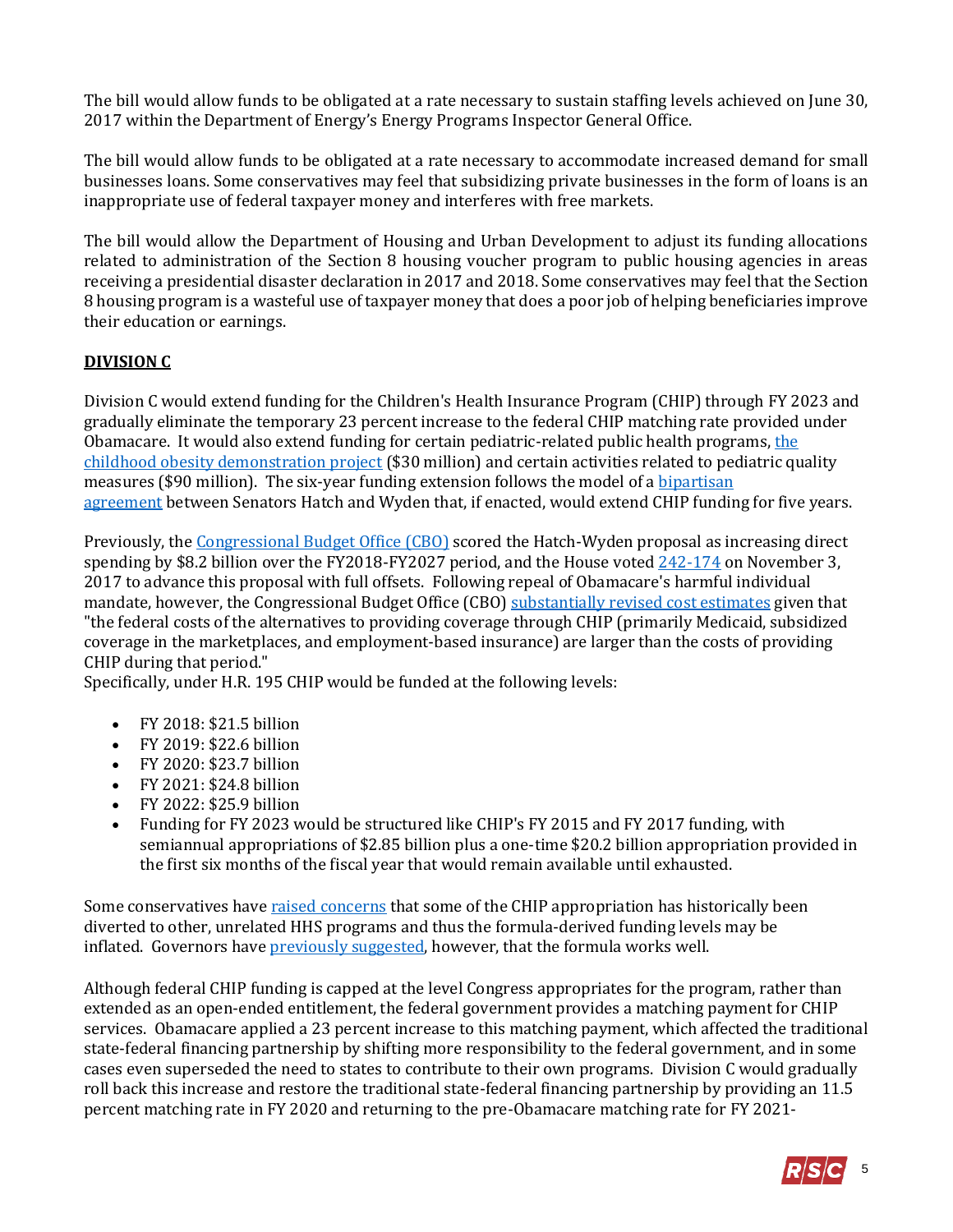2023. [Some conservatives](http://thefederalist.com/2018/01/08/republicans-ignore-promises-reform-state-health-insurance-subsidies/) may be concerned about the gradual reduction of this phase out, given that the increase would fully expire in FY 2019 under current law.

Division C would also extend an Obamacare requirement that states must maintain income eligibility for children enrolled in Medicaid or CHIP -- or risk losing federal Medicaid matching funds -- between FY 2019 and FY 2023, but would limit its application to children in families with annual income below 300% of the federal poverty level (FPL). Some conservatives may be concerned that this limitation does not go far enough, given that the [vast majority of children](https://www.macpac.gov/wp-content/uploads/2017/03/March-2017-Report-to-Congress-on-Medicaid-and-CHIP.pdf) enrolled in CHIP have family incomes at or below 250 percent of FPL. The Division would also extend the Child Enrollment Contingency Fund, qualifying state option, and authority for Express Lane eligibility determinations through FY 2023. Additionally, it would provide \$100 million for **[outreach and enrollment grants](https://www.insurekidsnow.gov/campaign/funding/index.html)** between FY 2018 and FY 2023 and add parent mentors to the list of entities eligible to receive such grants.

Finally, the Division would deposit \$980 million in the Medicaid Improvement Fund and allow the HHS Secretary to use these funds beginning in FY 2023 to reimburse states for activities related to mechanized claims systems. Congress has historically used the Medicaid Improvement Fund and a similar Medicare Improvement Fund as a "parking spot" to bank savings to offset future spending. If not redirected by Congress, the MIF is available to the HHS Secretary for specific uses related to improving the Medicaid program.

## **DIVISION D**

Division D suspends a number of taxes created by Obamacare.

[Medical Device Tax.](https://fas.org/sgp/crs/misc/R43342.pdf) The Affordable Care Act levied a 2.3% excise tax on the sale of medical devices. The Consolidated Appropriations Act, 2016, enacted on December 18, 2015, included a two-year moratorium on the medical device tax that ended on December 31, 2017. H.R. 195 would re-establish a moratorium lasting until December 31, 2019.

[Cadillac Tax.](https://fas.org/sgp/crs/misc/R44147.pdf) The Affordable Care Act established a 40% excise tax (a.k.a., the "Cadillac Tax") on the cost of high-value health plans that exceeds a statutory threshold (\$10,800 for single health plans). The Consolidated Appropriations Act, 2016, enacted on December 18, 2015, delayed the effective date of the Cadillac Tax from January 1, 2017 to January 1, 2020. H.R. 195 would further delay implementation until January 1, 2022.

[Health Insurance Tax.](https://fas.org/sgp/crs/misc/R43225.pdf) The Affordable Care Act created an annual fee on certain for-profit health insurers. For 2018, the total amount to be collected is \$14.8 billion. This sum is to be apportioned among health insurers based on their market share and value of their business. The Consolidated Appropriations Act, 2016, enacted on December 18, 2015, suspended the health insurance tax for 2017. H.R. 195 would place a moratorium on the health insurance tax for calendar year 2019.

## **DIVISION E**

Division E of the bill contains a number of provisions waiving the budgetary impacts of Division C (CHIP extension) and Division D (Obamacare tax suspensions).

Division E would waive the requirement that the budgetary impact of Divisions C and D be added to the annual [statutory PAYGO scorecard](https://www.pgpf.org/budget-basics/understanding-complex-budget-terms-and-processes-and-why-they-matter/what-is-paygo) maintained by OMB. By doing so, any deficit impact would not be offset by across the board spending cuts to non-exempt programs through the sequestration process.

The Senate PAYGO rule establishes a point of order -- requiring 60 votes to overcome -- against tax and mandatory spending legislation that would increase or produce the deficit over a 6 or 11-year period. The